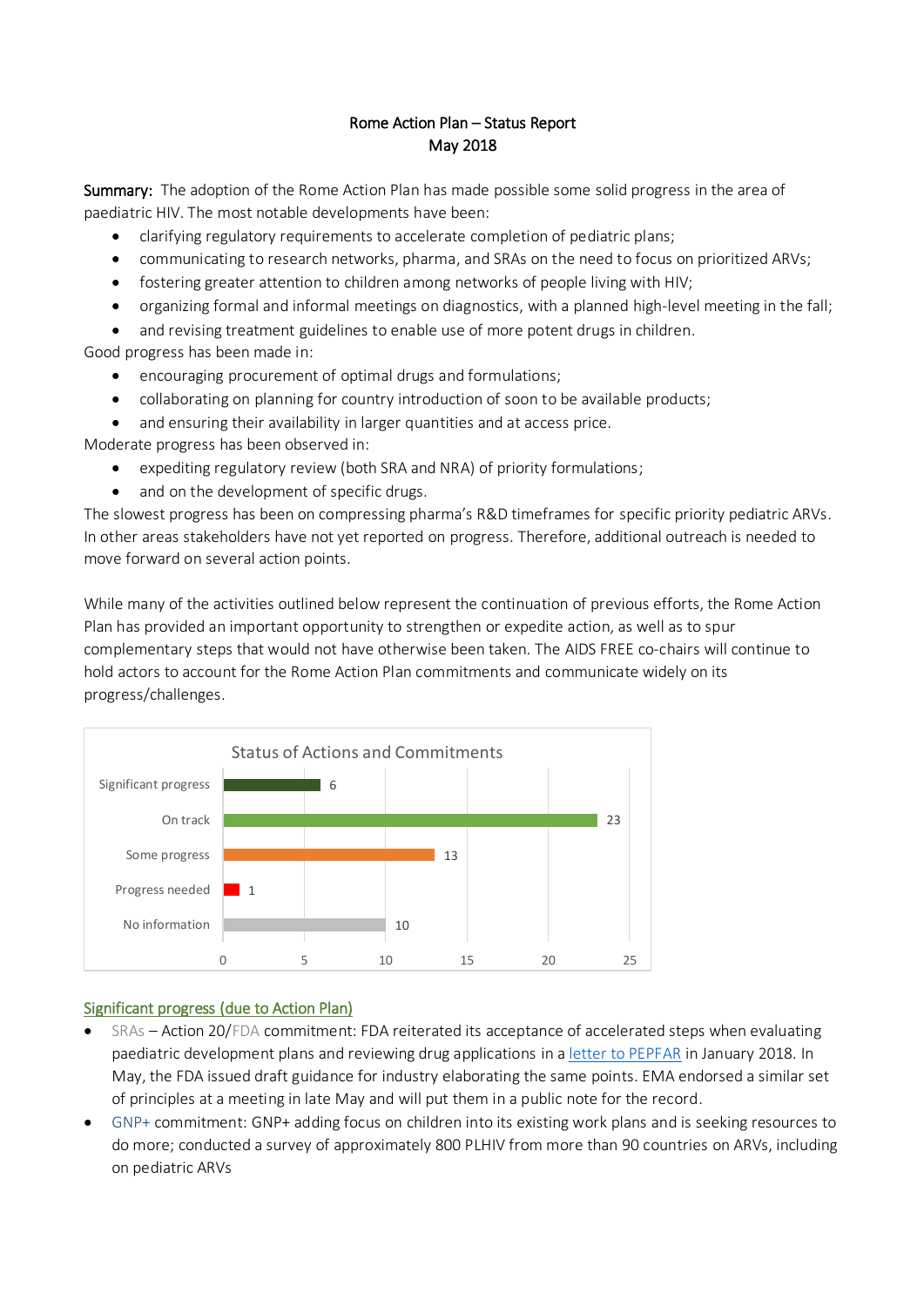- WHO Actions 1-2: PADO implementation considerations shared with industry in Feb. 2018. Revised treatment guidelines have just been updated to reflect PADO priorities and will be released in July.
- Research networks Action 5: PADO priorities and Rome Action plan communicated to IMPAACT and PENTA members with active collaboration to accelerate completion of DTG plan.
- AFWG Co-chairs Action 41 Plans are underway for fall 2018 high-level diagnostics meeting. Several group and bilateral meetings have already taken place)

## On track / Ongoing

- WHO Actions 3-4: Work within PADO, PAWG, and ARV formulary proceeding normally.
- Research networks Action 19: P1093 and ODYSSEY using weight bands-based dosing and concurrent age groups
- Donors Action 9: PEPFAR COP guidance emphasized no funding for non-optimal ARVs, such no NVP for older children. GF/APWG continues to monitor and encourage procurement of optimal formulations
- Donors Action 21: PEPFAR provides funds to implementing partners to support introduction of new drug regimens. UNITAID exploring options to facilitate rapid introduction of paediatric DTG in early adopting countries, leveraging the Optimal ARV Project in collaboration with CHAI.
- IPs and FBOs Action 22: EGPAF and CHAI beginning preparations for introduction of DTG (CHAI and EGPAF), Mylan granules (EGPAF), RAL (EGPAF)
- PLHIV, IPs, FBOs Action 28: Ongoing awareness raising on pediatric ARVs in various fora
- PLHIV, IPs, FBOs Action 29: Ongoing efforts on ARV distribution in hard to reach places and situation of conflict/crisis
- GAP-f Action 24: Toolkit to support accelerated R&D and introduction of priority formulations to be issued in July 2018
- All Action 31: EGPAF, CHAI, PEPFAR, WHO, DNDi and others are working on rapid registration and uptake of drugs in the pipeline (LPV/r, 4-in-1, DTG, RAL)
- UNAIDS & PEPFAR Actions 35&36: Ongoing work to provide political leadership and advocacy, convene stakeholders at high levels. PEPFAR included pediatric treatment targets in all 2018 COPs. UNAIDS is working with countries on setting pediatric treatment targets within NSPs .
- AFWG Co-chairs Actions 37-38: Regular monitoring of Action Plan implementation with milestones set
- AFWG Co-chairs Action 39: GAP-f partners are working on plans to roll-out 2-3 drugs (LPV/r, 4-in-1, DTG, RAL). Further coordinated among all actors and engagement with communities and national authorities are needed.
- AFWG Co-chairs/GAP-f Partners Action 40: GAP-f partners finalizing new business plan for launch at IAS; website launched
- CHAI Finalized suppliers selection for development of DTG 10 mg scored
- Merck: Confirmed to PEPFAR it will make RAL available at access price
- ViiV: Confirmed to PEPFAR it will make DTG available at access price.
- Cipla Request filed for larger production method of LPV/r in February 2018. 4 in 1 granules: expect to file dossier with FDA in with BE data in Q3 and clinical data in December 2018.
- Catholic church: Ongoing work to mobilize its networks to distribute paediatric medicines in hard to reach places and in situations of conflict and crisis
- MPP: Ongoing work within PHTI to bring RAL and ALE to market

### Some progress

 SRAs – Action 7: GAP-f members developing proposals to communicate to FDA and EMA on priority review of PADO-related PSPs and PIPs